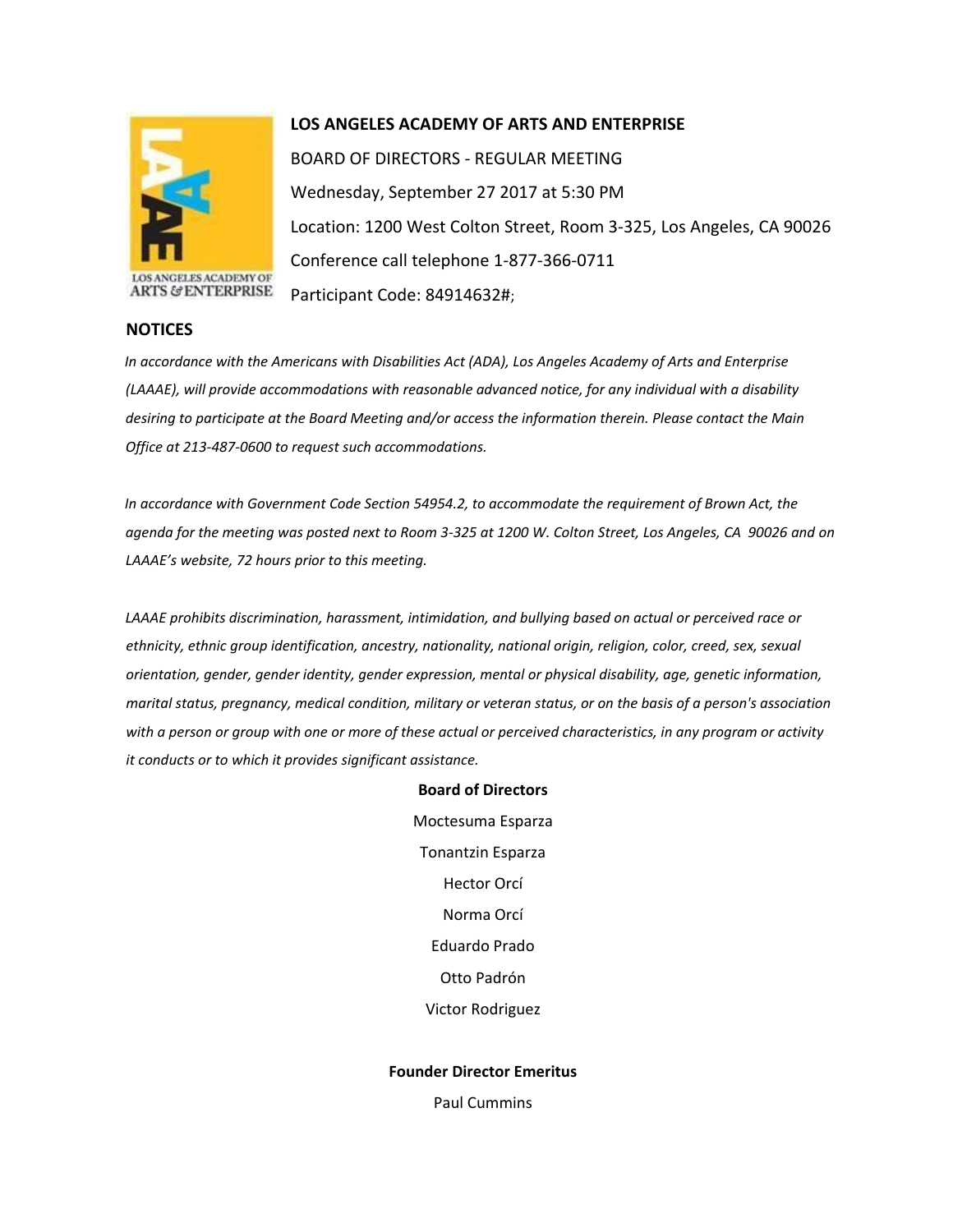## **AGENDA\_\_\_\_\_\_\_\_\_\_\_\_\_\_\_\_\_\_\_\_\_\_\_\_\_\_\_\_\_\_\_\_\_\_\_\_\_\_\_\_\_\_\_\_\_\_\_\_\_\_\_\_\_\_\_\_\_\_\_\_\_\_\_\_\_\_\_\_\_**

- 1. Welcome Call to Order Roll Call Establish Quorum
- 2. Approval of Agenda
- 3. Approval of Previous Meeting Minutes
	- a. June 20, 2017
	- b. August 30, 2017
- 4. Principal Update
	- a. Enrollment Update
	- b. Academic Update
		- 1. Dashboard Presentation
		- 2. Arts
			- I. Fieldtrips, Cultural Events
	- c. Recruitment Plan Update
	- d. Recognitions
		- 1. Student of the Month (August 2017)
		- 2. Teacher of the Month (August 2017)
- 5. Stakeholder Update
- 6. Public Comment
- 7. New Business
	- a. Approval of Financial Reports
		- 1. Balance Sheet
		- 2. Income Statement
		- 3. Budget to Actuals
		- 4. Cash Flow
		- 5. Check Register
		- 6. Unaudited Actuals
	- b. Adoption of Revised Budget 2017-18
	- c. Ratification of Consolidated Application (ConApp) via Consolidated Application Reporting System (CARS)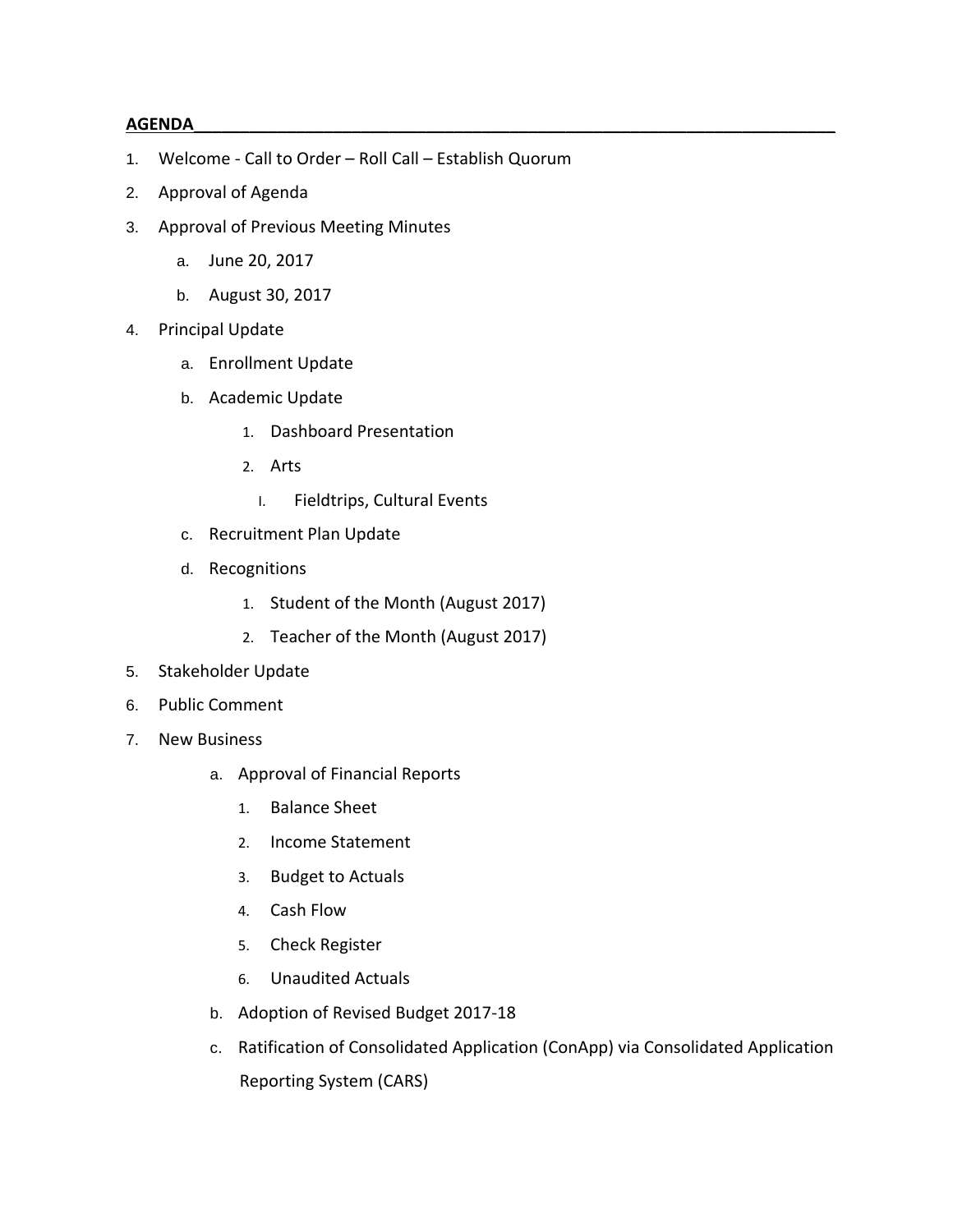- d. Ratification of Federal Cash Management Data Collection Report
- e. Ratification of Application for Charter Schools Annual Funding Information Survey
- f. Ratification of Mandate Block Grant
- g. Resolution to Open Bank Account with City National
- h. Resolution to Close Bank Account at Pacific Western Bank
- i. Adopt Education Protection Account Resolution
- j. Ratification of Pacific Western Bank Signatories
- k. Ratification of ACH Limit Pacific Western Bank
- l. Approval of 2017-18 Revised School Calendar
- m. Resolution to Apply for Proposition 39 Facilities 2018/19
- n. Determination and Notification of Custodian of Records
- o. Ratification and/or approval of ongoing contracts, agreements, and MOUs
	- 1. 21<sup>st</sup> Century Staffing
	- 2. Alta
	- 3. CharterSafe
	- 4. Didi Hirsch
	- 5. DirectEd
	- 6. FreshStart
	- 7. Gaggle
	- 8. GE Capital
	- 9. Hess & Associates
	- 10. Invo HealthCare Associates
	- 11. Kaiser
	- 12. Los Angeles County Office of Education
		- i. School-Based Medical Administrative Activities (SMAA)
		- ii. School Business Services Unit
	- 13. Law Offices of Young, Minnie, & Corr LLP
	- 14. Paybridge
	- 15. PRN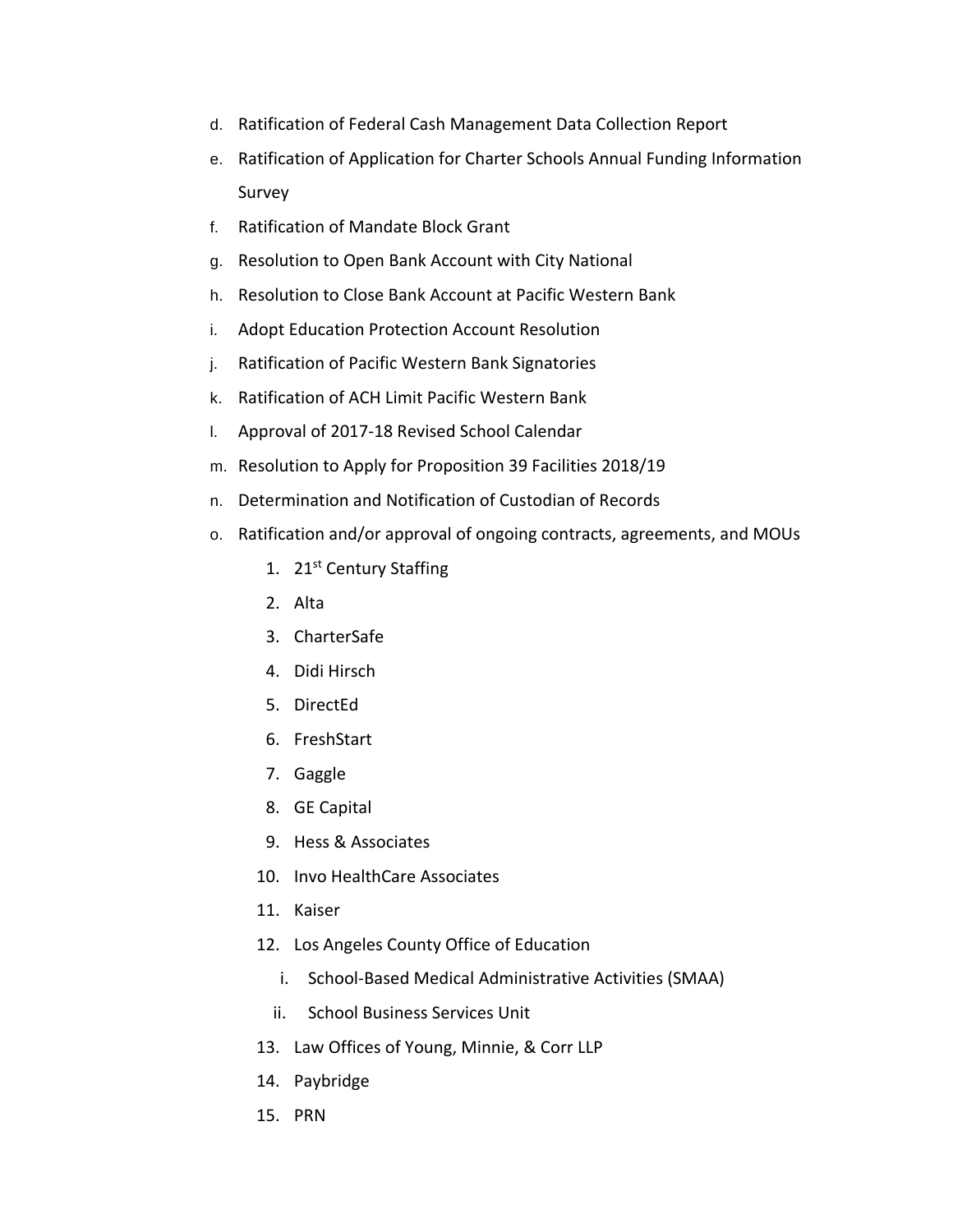- 16. Total Education Solutions (TES)
- 17. Youth Policy Institute
	- a. 21<sup>st</sup> Century
	- b. After School Education & Safety ASES)
	- c. Promise Zone Full Service Community School
	- d. School Climate Transformation Grant
- p. Ratification of New Agreements, MOU, and Contracts
	- 1. EyeMed
	- 2. Kaiser
	- 3. Latino Film Institute
	- 4. Navia
	- 5. Uncommon Schools (Teach Like a Champion)
	- 6. Youth Policy Institute Career Technical Education Incentive Grant
- q. Ratification of Employee Agreements
	- 1. Faculty
	- 2. Staff
	- 3. Principal
		- i. Public Statement of Executive Compensation
- r. Ratification of Curriculum Purchases
	- 1. McGraw Hill, StudySync (English)
	- 2. CPM (Math)
	- 3. Curriculum Associates, I-Ready (Benchmarking, Intervention)
- 8. Approval of Updated Statement of Information
- 9. Approval of the Student and Family Handbook
- 10. Approval of Uniform Complaint Procedure (UCP)
- 11. Review of Updated Conflict of Interest Policy
- 12. Review of California Dashboard Local Indicator Reports
	- a. Priority 1
	- b. Priority 2
	- c. Priority 3